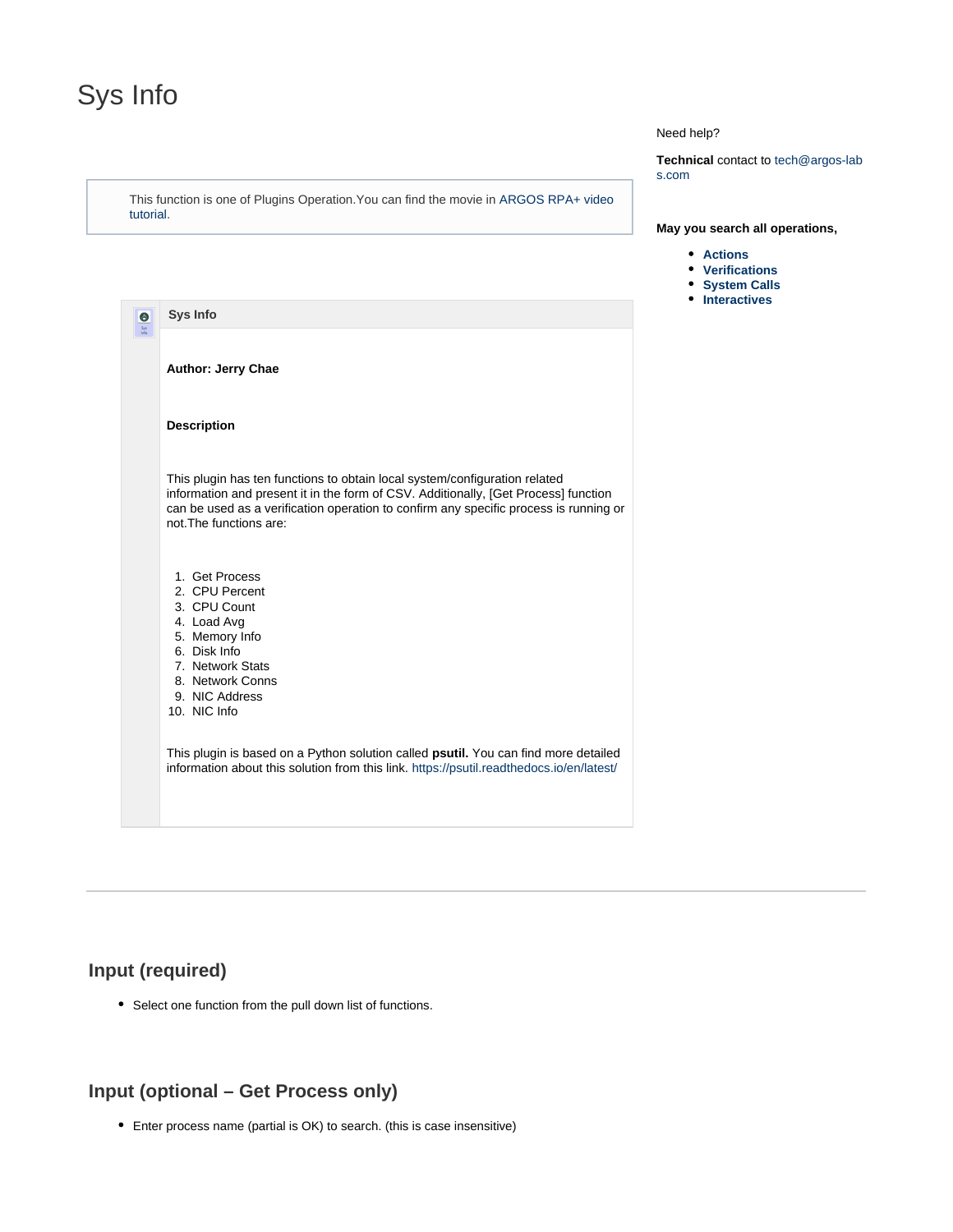# **Output**

• Return Value (CSV)

#### **Each function returns some unique set of information. It is listed as the CSV headers under each function as shown below**

### 1. Get Process

pid ppid status name exe memory\_percent cpu\_percent cwd create\_time username

# 2. CPU Percent

| cpu1 percent   cpu2 percent   cpu3 percent   cpu4 percent   cpu5 percent   cpu6 percent   cpu7 percent   cpu8 percent   cpu percent |  |
|-------------------------------------------------------------------------------------------------------------------------------------|--|
|                                                                                                                                     |  |

# 3. CPU Count

**cpu\_count**

# 4. Load Avg **(this function is only for Linux)**

#### 5. Memory Info

total available percent used free

#### 6. Disk Info

device mountpoint fstype opts maxfile maxpath total used free percent

#### 7. Network Stats

|  |  |  |  | nic bytes_sent bytes_recv packets_sent packets_recv errin errout dropin dropout |  |  |  |  |
|--|--|--|--|---------------------------------------------------------------------------------|--|--|--|--|
|--|--|--|--|---------------------------------------------------------------------------------|--|--|--|--|

#### 8. Network Conns

| $\cdots$<br>family | type | nogli<br>oddr<br>$\sim$<br>auui<br>.uudi<br>.<br>_ | port<br>oddr<br>loca<br>аил<br>$-$ | remote<br>addr<br><b>i</b> D<br>$-$ | remote<br>port<br>addr<br>_ | status<br>. | DIC |
|--------------------|------|----------------------------------------------------|------------------------------------|-------------------------------------|-----------------------------|-------------|-----|
|--------------------|------|----------------------------------------------------|------------------------------------|-------------------------------------|-----------------------------|-------------|-----|

#### 9. NIC Address

| nıc | ʻamilv | tress | าetmask | adcast<br>זו | ww |
|-----|--------|-------|---------|--------------|----|
|-----|--------|-------|---------|--------------|----|

### 10. NIC Info

|  | nic isup duplex speed mtu |  |
|--|---------------------------|--|
|  |                           |  |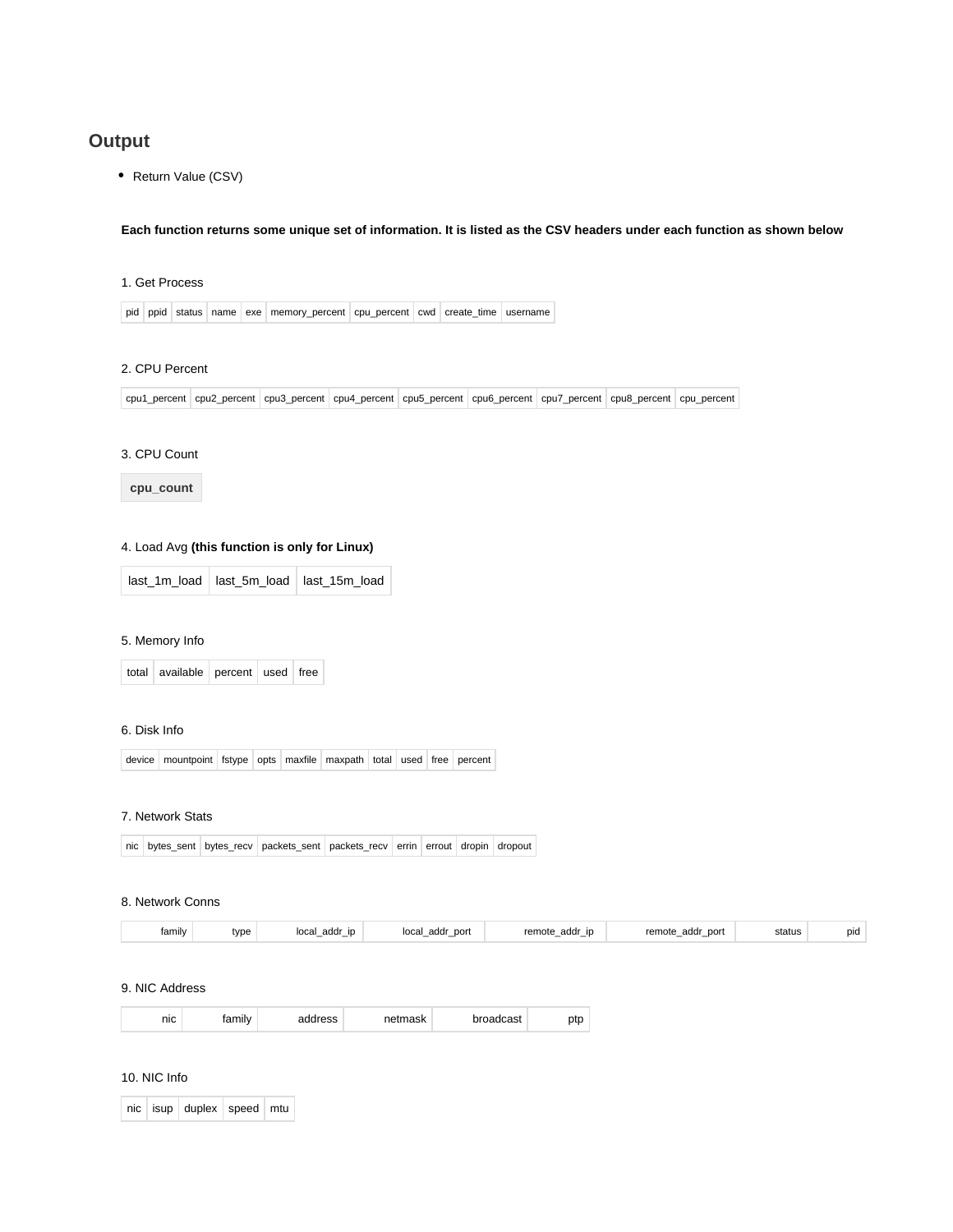# **Important!**

#### **Using [Get Process] as a Verification operation for any of the process to be running or not.**

#### **See the parameter setting below.**

As shown in example below, the [Get Process] function can be used as a verification operation when the Proc Name check box is checked and a specific process to look for is given --- in this example "Excel". Please not that the Proc Name entry returns TRUE for a partial match and case insensitive.

Therefore, if you enter "chrome" at the Proc Name field, it will return TRUE for either chrome.exe and chromedriver.exe. To avoid mis-verification you must enter full process name like "chrome.exe" (case insensitive.)

Return Code can be used for the branching logic setup.

[0] means FOUND and successful

[1] means NOT FOUND.

#### [99] for any other failure case reply from the system.

| Properties          |                                             |
|---------------------|---------------------------------------------|
| Operation           | <b>Get Process</b><br>▼                     |
| <i>E</i> Proc Name  | excel                                       |
|                     | Learn about return value                    |
| Return value        |                                             |
| Result type         | File                                        |
| File name           | C:\Users\sato3\Deskto                       |
| (File needs not ex  |                                             |
| VariableName        | 7<br>${my.a}$                               |
| Return code handler |                                             |
| Success code action |                                             |
| 0                   | Proceed                                     |
| Failure code action |                                             |
|                     | <b>JumpToOperation</b><br>$\mathbf{\times}$ |
| Operation           | 5                                           |

# **How to set the parameters.**

**See example below.**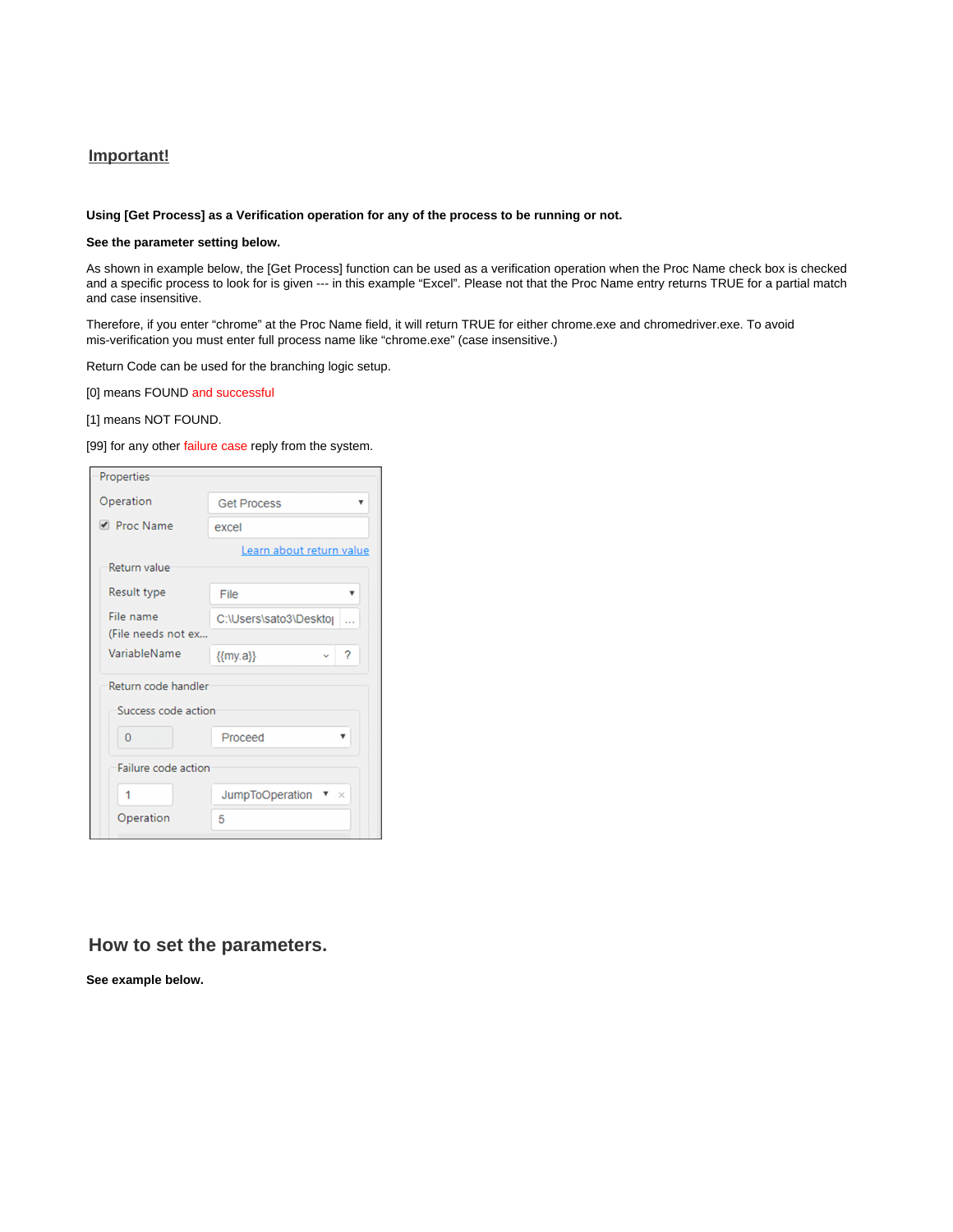| Plugin<br>$\vee$<br>Properties                                                                                                                                         | <sup>O</sup> (P)Sys Info                                                                                                        | Select one from the list of functions<br>(shown in the screen image to the right)                                                                                                                                                           | Select an Option<br><b>Get Process</b><br><b>CPU Percent</b><br><b>CPU Count</b><br>Load Avg<br>Memory Info<br><b>Disk Info</b><br><b>Network Stats</b><br><b>Network Conns</b><br><b>NIC Address</b> |
|------------------------------------------------------------------------------------------------------------------------------------------------------------------------|---------------------------------------------------------------------------------------------------------------------------------|---------------------------------------------------------------------------------------------------------------------------------------------------------------------------------------------------------------------------------------------|-------------------------------------------------------------------------------------------------------------------------------------------------------------------------------------------------------|
| Operation<br>Proc Name                                                                                                                                                 | Select an Option<br>chrome                                                                                                      |                                                                                                                                                                                                                                             | NIC Info                                                                                                                                                                                              |
| Return value                                                                                                                                                           | Learn about return value                                                                                                        | This option is for [Get Process] function. It is a<br>"partial match" and non case sensitive.                                                                                                                                               |                                                                                                                                                                                                       |
| Result type<br>Variable GroupN                                                                                                                                         | <b>CSV</b><br>result                                                                                                            | CSV should be the typical Return Value selection.<br>Headers vary from a function to another                                                                                                                                                |                                                                                                                                                                                                       |
| Eirst row contains column header<br>Return code handler<br>Success code action<br>$\mathbf 0$<br>Operation<br>Failure code action<br>1<br>Operation<br>99<br>Operation | <b>JumpToOperation</b><br>3<br>JumpToOperation $\mathbf{v} \times$<br>5<br>JumpToOperation $\bullet \times$<br>7<br>+ Add Items | As for the [Get Process] function, if there is a match<br>the plugin returns [0] as the Return Code. If there is<br>no match the Return Code would be [1]. Any other<br>response form the system will result in the Return<br>Code of [99]. |                                                                                                                                                                                                       |

# Text from Image

|                                                                                                                                                                                                                                                                                                                         | <b>All Plugins</b> |  |
|-------------------------------------------------------------------------------------------------------------------------------------------------------------------------------------------------------------------------------------------------------------------------------------------------------------------------|--------------------|--|
| • ABBYY Download<br>• ABBYY Status<br>• ABBYY Upload<br>• AD LDAP<br>• Adv Send Email<br>• API Requests<br>• ARGOS API<br>• Arithmetic Op<br>• Attach Image<br>• AWS S3<br>• AWS Textra Rekog<br>• Basic Numerical Operations<br>• Basic String Manipulation<br>• Bot Collabo<br>$\bullet$ Box<br>• Chatwork GetMessage |                    |  |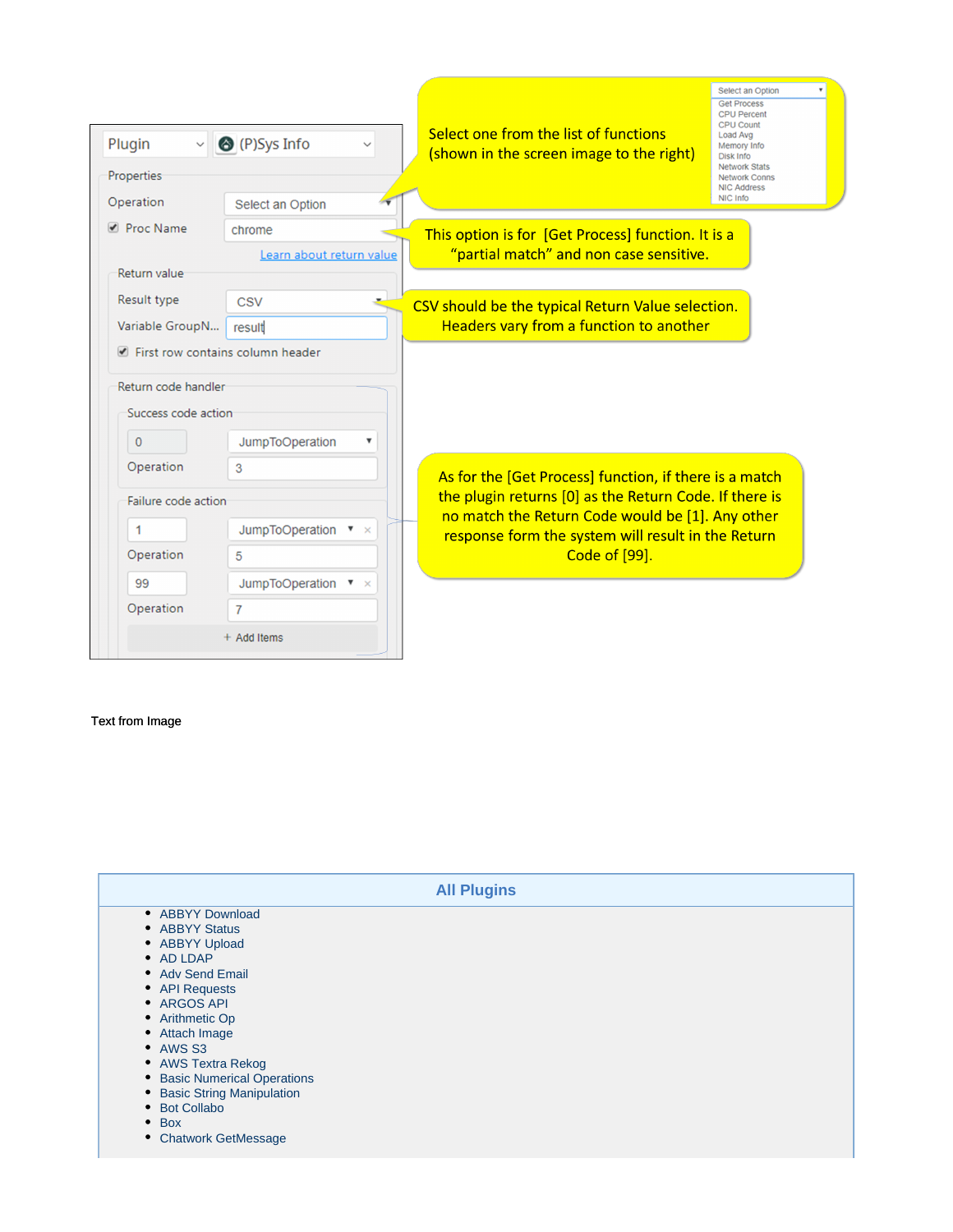- [Chatwork Notification](https://wiki.argos-labs.com/display/RPARELNOTE/Chatwork+Notification)
- [Clipboard](https://wiki.argos-labs.com/display/RPARELNOTE/Clipboard)
- [Codat API](https://wiki.argos-labs.com/display/RPARELNOTE/Codat+API)
- [Convert CharSet](https://wiki.argos-labs.com/display/RPARELNOTE/Convert+CharSet)
- [Convert Image](https://wiki.argos-labs.com/display/RPARELNOTE/Convert+Image)
- [Convert Image II](https://wiki.argos-labs.com/display/RPARELNOTE/Convert+Image+II) • [Create Newfile](https://wiki.argos-labs.com/display/RPARELNOTE/Create+Newfile)
- [CSV2XLSX](https://wiki.argos-labs.com/display/RPARELNOTE/CSV2XLSX)
- [Data Plot I](https://wiki.argos-labs.com/display/RPARELNOTE/Data+Plot+I)
- [Detect CharSet](https://wiki.argos-labs.com/display/RPARELNOTE/Detect+CharSet)
- [Dialog Calendar](https://wiki.argos-labs.com/display/RPARELNOTE/Dialog+Calendar)
- [Dialog Error](https://wiki.argos-labs.com/display/RPARELNOTE/Dialog+Error)
- [Dialog File Selection](https://wiki.argos-labs.com/display/RPARELNOTE/Dialog+File+Selection)
- [Dialog Forms](https://wiki.argos-labs.com/display/RPARELNOTE/Dialog+Forms)
- [Dialog Info](https://wiki.argos-labs.com/display/RPARELNOTE/Dialog+Info)
- [Dialog Password](https://wiki.argos-labs.com/display/RPARELNOTE/Dialog+Password)
- [Dialog Question](https://wiki.argos-labs.com/display/RPARELNOTE/Dialog+Question)
- [Dialog Text Entry](https://wiki.argos-labs.com/display/RPARELNOTE/Dialog+Text+Entry)
- [Dialog Text Info](https://wiki.argos-labs.com/display/RPARELNOTE/Dialog+Text+Info)
- [Dialog Warning](https://wiki.argos-labs.com/display/RPARELNOTE/Dialog+Warning)
- [Doc2TXT](https://wiki.argos-labs.com/display/RPARELNOTE/Doc2TXT)
- [Docker Remote Service](https://wiki.argos-labs.com/display/RPARELNOTE/Docker+Remote+Service)
- [Drag and Drop](https://wiki.argos-labs.com/display/RPARELNOTE/Drag+and+Drop)
- [Dropbox](https://wiki.argos-labs.com/display/RPARELNOTE/Dropbox)
- [Dynamic Python](https://wiki.argos-labs.com/display/RPARELNOTE/Dynamic+Python)
- [Email IMAP ReadMon](https://wiki.argos-labs.com/display/RPARELNOTE/Email+IMAP+ReadMon)
- [Email Read Mon](https://wiki.argos-labs.com/display/RPARELNOTE/Email+Read+Mon)
- [Env Check](https://wiki.argos-labs.com/display/RPARELNOTE/Env+Check)
- [Env Var](https://wiki.argos-labs.com/display/RPARELNOTE/Env+Var)
- [Excel Advanced](https://wiki.argos-labs.com/display/RPARELNOTE/Excel+Advanced)
- [Excel AdvII](https://wiki.argos-labs.com/display/RPARELNOTE/Excel+AdvII)
- [Excel AdvIII](https://wiki.argos-labs.com/display/RPARELNOTE/Excel+AdvIII)
- [Excel Copy Paste](https://wiki.argos-labs.com/display/RPARELNOTE/Excel+Copy+Paste)
- [Excel Formula](https://wiki.argos-labs.com/display/RPARELNOTE/Excel+Formula) [Excel Macro](https://wiki.argos-labs.com/display/RPARELNOTE/Excel+Macro)
- [Excel Newfile](https://wiki.argos-labs.com/display/RPARELNOTE/Excel+Newfile)
- [Excel Simple Read](https://wiki.argos-labs.com/display/RPARELNOTE/Excel+Simple+Read)
- [Excel Simple Write](https://wiki.argos-labs.com/display/RPARELNOTE/Excel+Simple+Write)
- [Excel Style](https://wiki.argos-labs.com/display/RPARELNOTE/Excel+Style)
- [Excel Update](https://wiki.argos-labs.com/display/RPARELNOTE/Excel+Update)
- [Fairy Devices mimi AI](https://wiki.argos-labs.com/display/RPARELNOTE/Fairy+Devices+mimi+AI)
- [File Conv](https://wiki.argos-labs.com/display/RPARELNOTE/File+Conv)
- [File Folder Exists](https://wiki.argos-labs.com/display/RPARELNOTE/File+Folder+Exists)
- [File Folder Op](https://wiki.argos-labs.com/display/RPARELNOTE/File+Folder+Op)
- [File Status](https://wiki.argos-labs.com/display/RPARELNOTE/File+Status)
- [Fixed Form Processing](https://wiki.argos-labs.com/display/RPARELNOTE/Fixed+Form+Processing)
- [Floating Form Processing](https://wiki.argos-labs.com/display/RPARELNOTE/Floating+Form+Processing)
- [Folder Monitor](https://wiki.argos-labs.com/display/RPARELNOTE/Folder+Monitor)
- [Folder Structure](https://wiki.argos-labs.com/display/RPARELNOTE/Folder+Structure)
- [Google Calendar](https://wiki.argos-labs.com/display/RPARELNOTE/Google+Calendar)
- [Google Cloud Vision API](https://wiki.argos-labs.com/display/RPARELNOTE/Google+Cloud+Vision+API)
- [Google Drive](https://wiki.argos-labs.com/display/RPARELNOTE/Google+Drive)
- [Google Search API](https://wiki.argos-labs.com/display/RPARELNOTE/Google+Search+API)
- [Google Sheets](https://wiki.argos-labs.com/display/RPARELNOTE/Google+Sheets)
- [Google Token](https://wiki.argos-labs.com/display/RPARELNOTE/Google+Token)
- [Google Translate](https://wiki.argos-labs.com/display/RPARELNOTE/Google+Translate)
- [Google TTS](https://wiki.argos-labs.com/display/RPARELNOTE/Google+TTS)
- [Html Extract](https://wiki.argos-labs.com/display/RPARELNOTE/Html+Extract)
- [HTML Table](https://wiki.argos-labs.com/display/RPARELNOTE/HTML+Table)
- [IBM Speech to Text](https://wiki.argos-labs.com/display/RPARELNOTE/IBM+Speech+to+Text)
- [IBM Visual Recognition](https://wiki.argos-labs.com/display/RPARELNOTE/IBM+Visual+Recognition)
- [JSON Select](https://wiki.argos-labs.com/display/RPARELNOTE/JSON+Select)
- [JSON to from CSV](https://wiki.argos-labs.com/display/RPARELNOTE/JSON+to+from+CSV)
- [LINE Notify](https://wiki.argos-labs.com/display/RPARELNOTE/LINE+Notify)
- [MongoDB](https://wiki.argos-labs.com/display/RPARELNOTE/MongoDB)
- [MQTT Publisher](https://wiki.argos-labs.com/display/RPARELNOTE/MQTT+Publisher)
- [MS Azure Text Analytics](https://wiki.argos-labs.com/display/RPARELNOTE/MS+Azure+Text+Analytics)
- [MS Word Extract](https://wiki.argos-labs.com/display/RPARELNOTE/MS+Word+Extract)
- [NAVER OCR](https://wiki.argos-labs.com/display/RPARELNOTE/NAVER+OCR)
- [Newuser-SFDC](https://wiki.argos-labs.com/display/RPARELNOTE/Newuser-SFDC)
- [Oracle SQL](https://wiki.argos-labs.com/display/RPARELNOTE/Oracle+SQL)
- [Outlook](https://wiki.argos-labs.com/display/RPARELNOTE/Outlook)